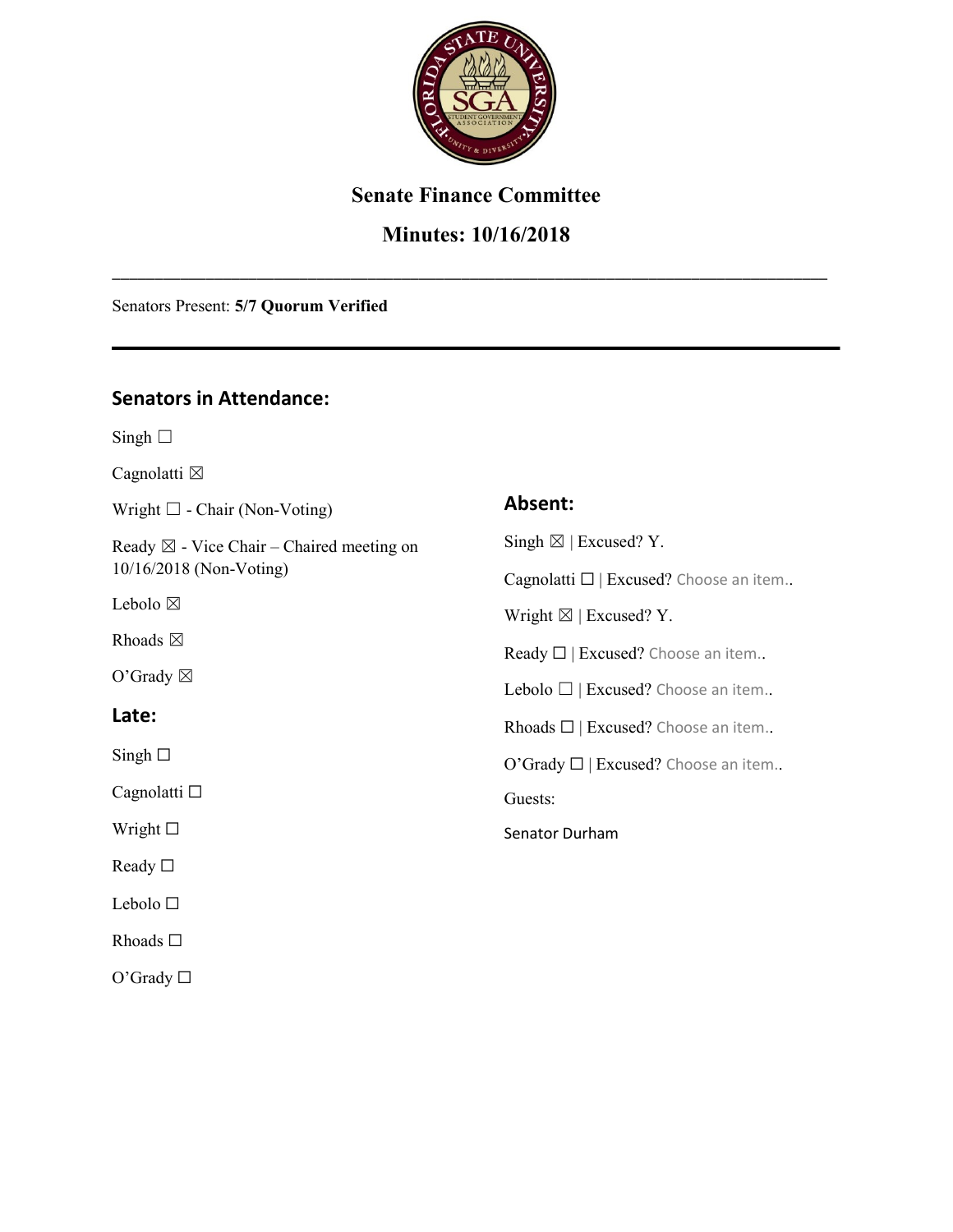# **Agenda: Meeting called to order 9:19 p.m. Approval of the minutes:**

Senator O'Grady moves to adopt the minutes.

Senator Lebolo seconds.

Minutes from 10/02/2018 were adopted.

# **Unfinished Business:**

Eta Sigma Delta – RTAC decided to fund in the amount of \$1411 – Tabled in Finance on 10/2/2018.

**Eta Sigma Delta withdrew their request 10/16/2018.**

## **New Business:**

## **RTAC Requests –**

#### **Students Organize for Syria**

RTAC decided to fund in the amount of one thousand and ten (1,010) dollars.

Senator Rhoads moves to fund Students Organize for Syria.

(If funding how much?) \$1010.

Senator O'Grady seconds.

#### **Vote**

Senator(s):

Cagnolatti: Yea ⊠ Nay □ Abstain □

Rhoads: Yea  $\boxtimes$  Nay  $\Box$  Abstain  $\Box$ 

O'Grady: Yea ⊠ Nay □ Abstain □

Lebolo: Yea ⊠ Nay □ Abstain □

The motion passed.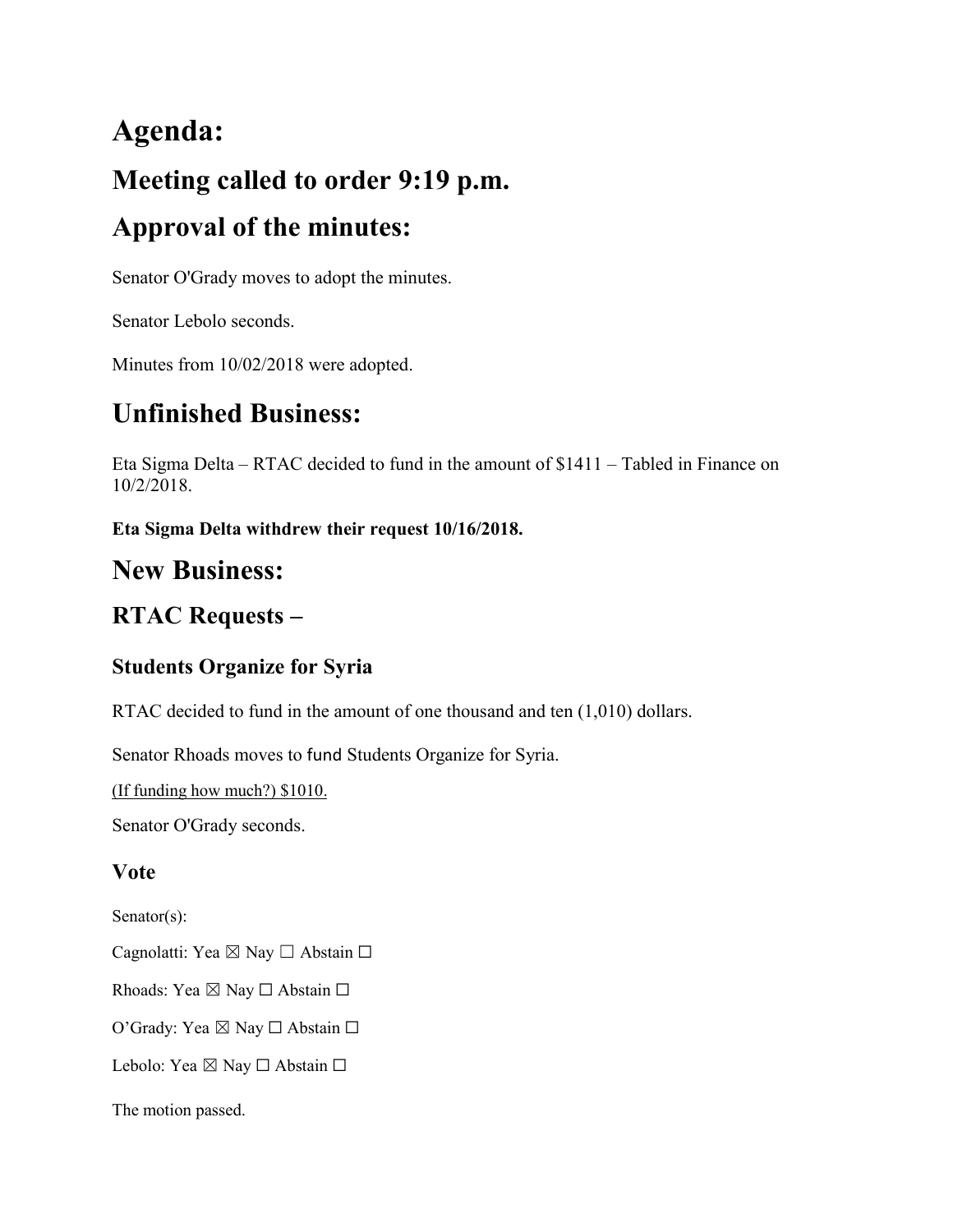Finance Committee passed RTAC's decision and decided to fund the request for 1010.

### **PAC Requests –**

#### **Pre-Medical American Student Association**

PAC decided to fund in the amount of eight hundred and twenty-eight (828) dollars.

Senator Lebolo moves to fund Pre-Medical American Student Association.

(If funding how much?) \$828.

Senator Cagnolatti seconds.

#### **Vote**

Senator(s):

Cagnolatti: Yea ⊠ Nay □ Abstain □

Rhoads: Yea ⊠ Nay □ Abstain □

O'Grady: Yea ⊠ Nay □ Abstain □

Lebolo: Yea ⊠ Nay □ Abstain □

The motion passed.

Finance Committee passed PAC's decision and decided to fund the request for 828.

#### **Global Health**

PAC decided to fund in the amount of four hundred and eighty-eight (488) dollars.

Senator O'Grady moves to fund Global Health.

(If funding how much?) \$488.

Senator Lebolo seconds.

#### **Vote**

Senator(s):

Cagnolatti: Yea ⊠ Nay □ Abstain □

Rhoads: Yea ⊠ Nay □ Abstain □

O'Grady: Yea ⊠ Nay □ Abstain □